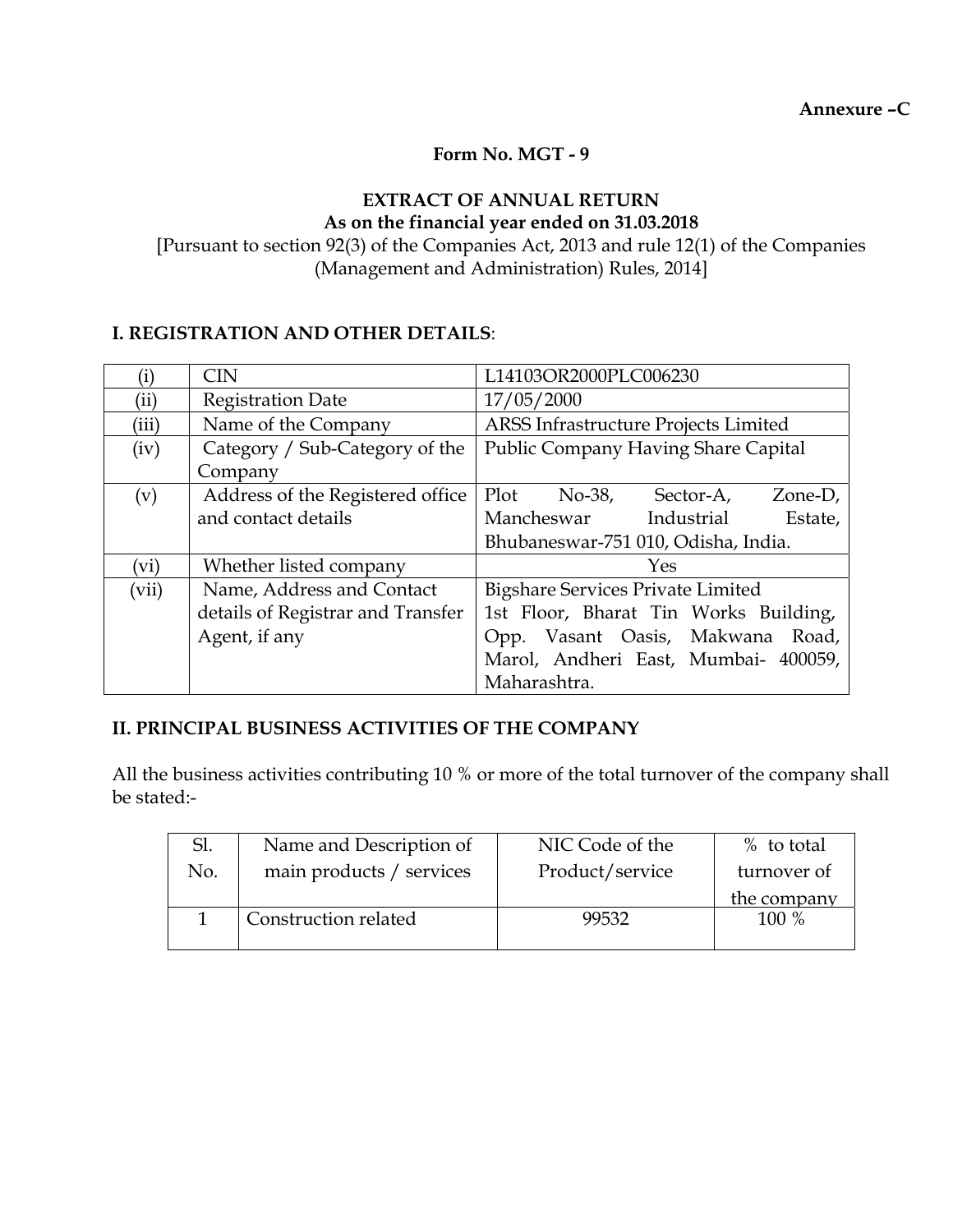| SL.<br>N <sub>0</sub> | <b>NAME AND</b><br><b>ADDRESS OF THE</b><br><b>COMPANY</b>                                                                                                                    | <b>CIN/GLN</b>        | HOLDING/<br>SUBSIDIARY/<br><b>ASSOCIATE</b> | $\%$ OF<br><b>SHARES</b><br><b>HELD</b> | <b>APPLICAB</b><br>LE<br><b>SECTION</b> |
|-----------------------|-------------------------------------------------------------------------------------------------------------------------------------------------------------------------------|-----------------------|---------------------------------------------|-----------------------------------------|-----------------------------------------|
| $\mathbf{1}$          | ARSS<br>Damoh-<br>Tolls<br>Hirapur<br>Private limited<br>Address:<br>Plot<br>No. -38, Sector-<br>Zone-D,<br>A,<br>Mancheswar<br>Industrial Estate,<br>Bhubaneswar-<br>751010. | U45201OR2011PTC013524 | Subsidiary<br>Company                       | 99.82 %                                 | 2(87)                                   |
| $\overline{2}$        | <b>ARSS</b><br>Developers<br>Limited.<br>Address: Plot<br>No-38, Sector-A,<br>Zone-D,<br>Mancheswar<br>Industrial Estate,<br>Bhubaneswar-<br>751010.                          | U45209OR2007PLC009201 | Associate<br>Company                        | 38.41 %                                 | 2(6)                                    |

#### **III. PARTICULARS OF HOLDING, SUBSIDIARY AND ASSOCIATE COMPANIES –**

**IV. SHARE HOLDING PATTERN (Equity Share Capital Breakup as percentage of Total Equity)** 

## *i) Category-wise Share Holding*

| <b>Category of Shareholders</b> | No. of Shares held at the beginning of the |          |         | No. of Shares held at the end of the year |         |          |         | $\frac{0}{0}$ |        |
|---------------------------------|--------------------------------------------|----------|---------|-------------------------------------------|---------|----------|---------|---------------|--------|
|                                 | year                                       |          |         | [As on 31-March-2018]                     |         |          |         | Chang         |        |
|                                 | [As on 01-April-2017]                      |          |         |                                           |         |          |         | e             |        |
|                                 |                                            |          |         |                                           |         |          |         | during        |        |
|                                 |                                            |          |         |                                           |         |          |         | the           |        |
|                                 |                                            |          |         |                                           |         |          |         | year          |        |
|                                 | Demat                                      | Physical | Total   | $\%$ of                                   | Demat   | Physical | Total   | $\%$ of       |        |
|                                 |                                            |          |         | Total                                     |         |          |         | Total         |        |
|                                 |                                            |          |         | <b>Shares</b>                             |         |          |         | <b>Share</b>  |        |
|                                 |                                            |          |         |                                           |         |          |         | s             |        |
| A. Promoter s                   |                                            |          |         |                                           |         |          |         |               |        |
| $(1)$ Indian                    |                                            |          |         |                                           |         |          |         |               |        |
| a) Individual/ HUF              | 2724732                                    | $\Omega$ | 2724732 | 18.36                                     | 2724732 | 1318225  | 4042957 | 17.78         | (0.58) |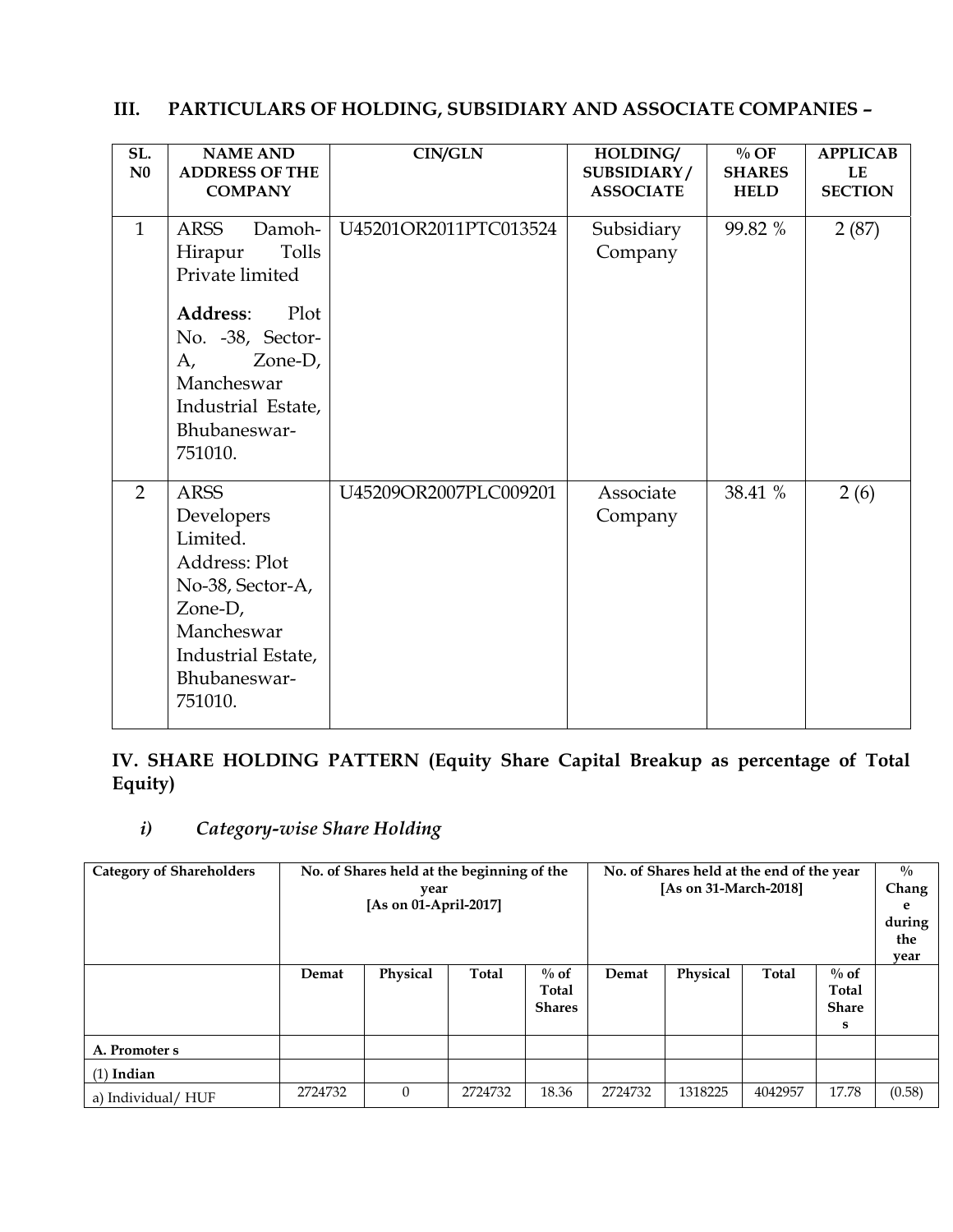| b) Central Govt.                                                                      | $\theta$         | $\overline{0}$   | $\theta$         | $\theta$     | $\mathbf{0}$     | $\mathbf{0}$     | $\theta$         | 0.00           | 0.00     |
|---------------------------------------------------------------------------------------|------------------|------------------|------------------|--------------|------------------|------------------|------------------|----------------|----------|
| c) State Govt.(s)                                                                     | $\boldsymbol{0}$ | $\boldsymbol{0}$ | $\mathbf{0}$     | $\mathbf{0}$ | $\boldsymbol{0}$ | $\mathbf{0}$     | $\overline{0}$   | 0.00           | 0.00     |
| d) Bodies Corp.                                                                       | $\boldsymbol{0}$ | $\boldsymbol{0}$ | $\mathbf{0}$     | $\mathbf{0}$ | $\mathbf{0}$     | 6576511          | 6576511          | 28.92          | 28.92    |
| e) Banks / FI                                                                         | $\mathbf{0}$     | $\mathbf{0}$     | $\mathbf{0}$     | $\mathbf{0}$ | $\mathbf{0}$     | $\mathbf{0}$     | $\theta$         | 0.00           | 0.00     |
| f) Any other                                                                          | $\mathbf{0}$     | $\boldsymbol{0}$ | $\mathbf{0}$     | $\mathbf{0}$ |                  | $\mathbf{0}$     | $\Omega$         | 0.00           | 0.00     |
| Sub Total A (1)                                                                       | 2724732          | $\bf{0}$         | 2724732          | 18.36        | 2724732          | 7894736          | 10619468         | 46.70          | 28.34    |
| (2) Foreign                                                                           |                  |                  |                  |              |                  |                  |                  |                |          |
| a) NRIs - Individuals                                                                 | $\boldsymbol{0}$ | $\boldsymbol{0}$ | $\mathbf{0}$     | 0.00         | $\mathbf{0}$     | $\boldsymbol{0}$ | $\theta$         | $\mathbf{0}$   | 0.00     |
| b) Other - Individuals                                                                | $\mathbf{0}$     | $\boldsymbol{0}$ | $\boldsymbol{0}$ | 0.00         | $\mathbf{0}$     | $\boldsymbol{0}$ | $\theta$         | $\theta$       | 0.00     |
| c) Bodies Corp.                                                                       | $\boldsymbol{0}$ | $\mathbf{0}$     | $\mathbf{0}$     | 0.00         | $\mathbf{0}$     | $\mathbf{0}$     | $\theta$         | $\overline{0}$ | 0.00     |
| d) Banks / FI                                                                         | $\boldsymbol{0}$ | $\boldsymbol{0}$ | $\boldsymbol{0}$ | 0.00         | $\boldsymbol{0}$ | $\boldsymbol{0}$ | $\boldsymbol{0}$ | $\theta$       | 0.00     |
| e) Any Other                                                                          | $\boldsymbol{0}$ | $\boldsymbol{0}$ | $\boldsymbol{0}$ | 0.00         | $\mathbf{0}$     | $\boldsymbol{0}$ | $\overline{0}$   | $\overline{0}$ | 0.00     |
| Sub Total A (2)                                                                       | $\bf{0}$         | $\pmb{0}$        | $\pmb{0}$        | 0.00         | $\pmb{0}$        | $\bf{0}$         | $\bf{0}$         | $\bf{0}$       | 0.00     |
| shareholding<br><b>Total</b><br>of<br>Promoter<br>(A)<br>$=$<br>$(A)(1)+(A)(2)$       | 2724732          | $\bf{0}$         | 2724732          | 18.36        | 2724732          | 7894736          | 10619468         | 46.70          | 28.34    |
| <b>B. Public Shareholding</b>                                                         |                  |                  |                  |              |                  |                  |                  |                |          |
| 1. Institutions                                                                       |                  |                  |                  |              |                  |                  |                  |                |          |
| a) Mutual Funds                                                                       | $\boldsymbol{0}$ | $\boldsymbol{0}$ | $\boldsymbol{0}$ | 0.00         | $\boldsymbol{0}$ | $\boldsymbol{0}$ | $\boldsymbol{0}$ | $\theta$       | 0.00     |
| b) Venture Capital Funds                                                              | $\boldsymbol{0}$ | $\boldsymbol{0}$ | $\boldsymbol{0}$ | 0.00         |                  |                  |                  |                | 0.00     |
| c)Alternate Investment<br>Funds                                                       | $\theta$         | $\theta$         | $\mathbf{0}$     | 0.00         | $\mathbf{0}$     | $\mathbf{0}$     | $\theta$         | $\theta$       | 0.00     |
| d) Banks / Financial<br>Institutions                                                  | 86153            | $\theta$         | 86153            | 0.58         | 93000            | $\mathbf{0}$     | 93000            | 0.41           | (0.17)   |
| e Central Govt.                                                                       | $\boldsymbol{0}$ | $\theta$         | $\theta$         | 0.00         | $\mathbf{0}$     | $\mathbf{0}$     | $\theta$         | 0.00           | 0.00     |
| f) State Govt(s)                                                                      | $\mathbf{0}$     | $\mathbf{0}$     | $\theta$         | 0.00         | $\mathbf{0}$     | $\boldsymbol{0}$ | $\Omega$         | 0.00           | 0.00     |
| f) Insurance Companies                                                                | $\boldsymbol{0}$ | $\mathbf{0}$     | $\mathbf{0}$     | 0.00         | $\mathbf{0}$     | $\mathbf{0}$     | $\overline{0}$   | 0.00           | 0.00     |
| g) FIIs                                                                               | $\boldsymbol{0}$ | $\boldsymbol{0}$ | $\boldsymbol{0}$ | 0.00         | $\boldsymbol{0}$ | $\mathbf{0}$     | $\boldsymbol{0}$ | 0.00           | 0.00     |
| h) Foreign Venture Capital<br>Funds                                                   | $\mathbf{0}$     | $\theta$         | $\theta$         | 0.00         | $\mathbf{0}$     | $\mathbf{0}$     | $\theta$         | 0.00           | 0.00     |
| i) Others (specify)                                                                   | $\boldsymbol{0}$ | $\mathbf{0}$     | $\overline{0}$   | $\theta$     | $\boldsymbol{0}$ | $\mathbf{0}$     | $\theta$         | 0.00           | 0.00     |
| Sub-total $(B)(1)$ :-                                                                 | 86153            | $\bf{0}$         | 86153            | 0.58         | 93000            | $\bf{0}$         | 93000            | 0.41           | (0.17)   |
| 2. Non-Institutions                                                                   |                  |                  |                  |              |                  |                  |                  |                |          |
| a) Bodies Corp.                                                                       |                  |                  |                  |              |                  |                  |                  |                |          |
| i) Indian                                                                             | 2766461          | $\mathbf{0}$     | 2766461          | 18.64        | 2090671          | $\mathbf{0}$     | 2090671          | 9.19           | (9.44)   |
| ii) Overseas                                                                          | $\mathbf{0}$     | $\mathbf{0}$     | $\mathbf{0}$     | $0.00\,$     | $\boldsymbol{0}$ | $\mathbf{0}$     | $\theta$         | 0.00           | 0.00     |
| b) Individuals                                                                        |                  |                  |                  |              |                  |                  |                  |                |          |
| i) Individual shareholders<br>holding nominal share<br>capital upto Rs. 1 lakh        | 7328531          | 13227            | 7341758          | 49.46        | 7196414          | 13227            | 7209641          | 31.71          | (17.75)  |
| ii)Individual shareholders<br>holding nominal share<br>capital in excess of Rs 1 lakh | 1455824          | $\boldsymbol{0}$ | 1455824          | 9.81         | 2345771          | $\mathbf{0}$     | 2345771          | 10.32          | $0.51\,$ |
| NBFCs registered with RBI                                                             | 12617            | $\mathbf{0}$     | 12617            | 0.09         | 8700             | $\mathbf{0}$     | 8700             | 0.04           | (0.05)   |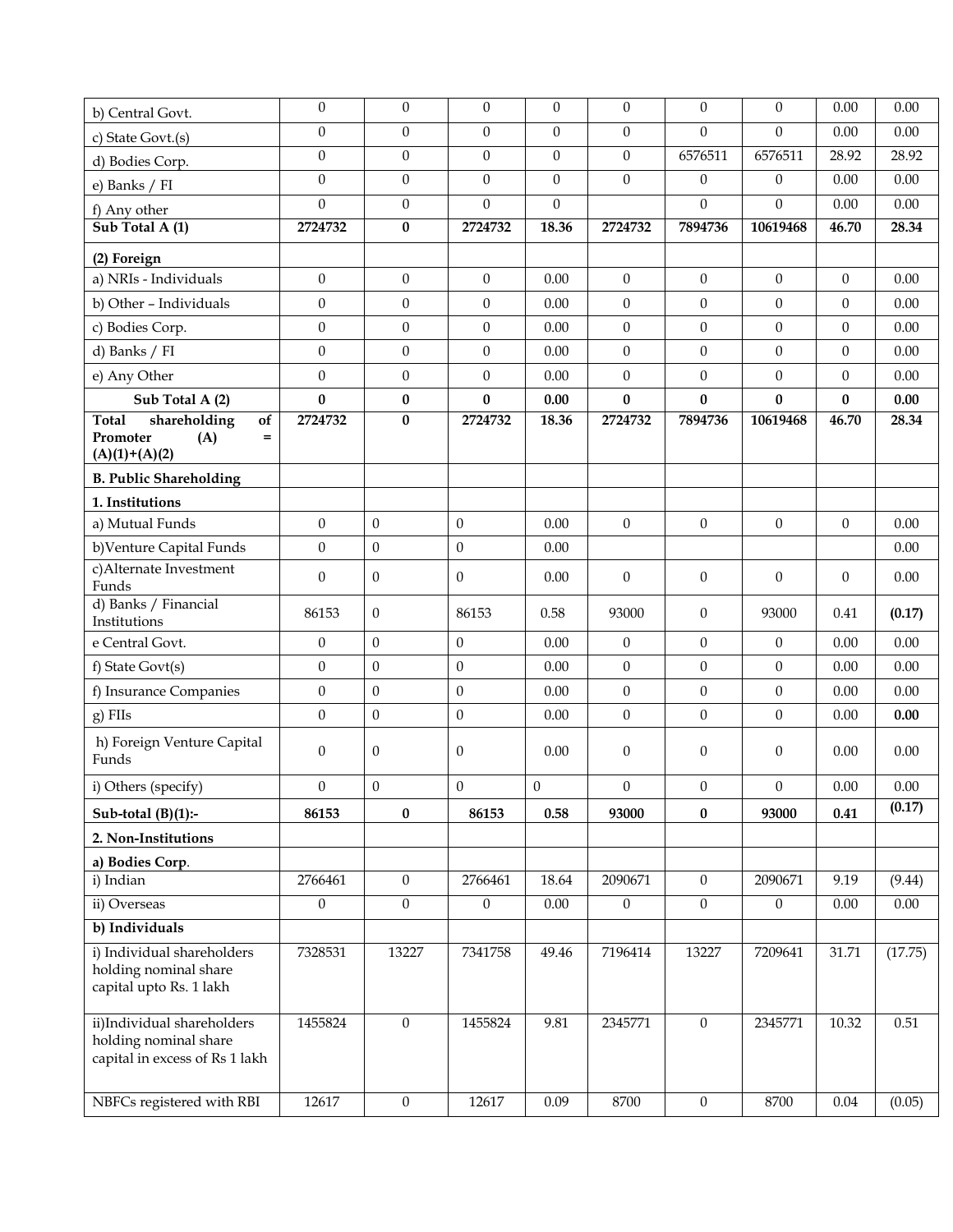| d) Others (specify)                 |                 |              |              |              |              |              |              |              |              |
|-------------------------------------|-----------------|--------------|--------------|--------------|--------------|--------------|--------------|--------------|--------------|
| i) Non Resident Indians             | 234504          | $\Omega$     | 234504       | 1.58         | 216677       | $\Omega$     | 216677       | 0.95         | (0.63)       |
| ii) Overseas Corporate              | $\Omega$        | $\Omega$     | $\theta$     | 0.00         | $\theta$     | $\theta$     | 0            | 0.00         | 0.00         |
| <b>Bodies</b>                       |                 |              |              |              |              |              |              |              |              |
| iii) Foreign Nationals              | $\Omega$        | $\Omega$     | $\Omega$     | 0.00         | $\Omega$     | $\Omega$     | $\Omega$     | 0.00         | 0.00         |
| iv)Clearing Members                 | 221166          | $\Omega$     | 221166       | 1.49         | 154023       | $\Omega$     | 154023       | 0.68         | (0.81)       |
| v)Trusts                            | 15              | $\Omega$     | 15           | 0.0001       | 15           | $\Omega$     | 15           | 0.0001       | 0.00         |
| vi) Foreign Bodies                  | $\Omega$        | $\Omega$     | $\Omega$     | 0.0          | $\Omega$     | $\Omega$     | $\Omega$     | $\Omega$     | $\theta$     |
| Sub-total $(B)(2)$ :-               | 12019118        | 13227        | 12032345     | 81.06        | 12012271     | 13227        | 12025498     | 52.89        | (28.17)      |
| <b>Total Public Shareholding</b>    | 12105271        | 13227        | 12118498     | 81.64        | 12105271     | 13227        | 12118498     | 53.30        | (28.34)      |
| $(B)=(B)(1)+(B)(2)$                 |                 |              |              |              |              |              |              |              |              |
| C. Shares held by                   | $\mathbf{0}$    | $\mathbf{0}$ | $\mathbf{0}$ | $\mathbf{0}$ | $\mathbf{0}$ | $\mathbf{0}$ | $\mathbf{0}$ | $\mathbf{0}$ | $\mathbf{0}$ |
| Custodian for GDRs &<br><b>ADRs</b> |                 |              |              |              |              |              |              |              |              |
| Grand Total (A+B+C)                 | <b>14830003</b> | 13227        | 14843230     | 100.00       | 14830003     | 7907963      | 22737966     | 100.00       | $\mathbf{0}$ |

# **(ii)** *Shareholding of Promoters*

| Sr.No.         | <b>Shareholders Name</b>          | Shareholding at the beginning of | the year (01.04.2017)                                                    |                                                                 | Shareholding at the beginning of<br>the year (01.04.2018) |                                                      |                                                                            | $\overline{\frac{0}{0}}$<br>change       |
|----------------|-----------------------------------|----------------------------------|--------------------------------------------------------------------------|-----------------------------------------------------------------|-----------------------------------------------------------|------------------------------------------------------|----------------------------------------------------------------------------|------------------------------------------|
|                |                                   | No.of<br><b>Shares</b>           | $\overline{\frac{0}{6}}$ of<br>totals<br>shares of<br>the<br>Compan<br>y | $\%$ shares<br>pledged/<br>encumbe<br>red to<br>total<br>shares | No.of<br><b>Shares</b>                                    | $\%$ of<br>totals<br>shares of<br>the<br>Compan<br>y | $\frac{0}{0}$<br>shares<br>pledged<br>encumb<br>ered to<br>total<br>shares | in<br>sharehol<br>ding<br>during<br>year |
| $\mathbf{1}$   | Mr. Mohanlal agarwal              | 761,750                          | 5.13                                                                     | 100.00                                                          | 761,750                                                   | 3.35                                                 | 100.00                                                                     | (1.78)                                   |
| 2              | Mr.Subash Agarwal                 | 1,173,500                        | 7.91                                                                     | 100.00                                                          | 1,381,608                                                 | 6.08                                                 | 84.94                                                                      | (1.83)                                   |
| 3              | Mr. Anil agarwal                  | 290,000                          | 1.95                                                                     | 100.00                                                          | 339,821                                                   | 1.49                                                 | 85.34                                                                      | (0.46)                                   |
| $\overline{4}$ | Mr.Rajesh Agarwal                 | 356,000                          | 2.40                                                                     | 100.00                                                          | 538,745                                                   | 2.37                                                 | 66.08                                                                      | (0.03)                                   |
| 5              | Mr.Sunil Agarwal                  | 65,398                           | 0.44                                                                     | 100.00                                                          | 278,647                                                   | 1.23                                                 | 23.47                                                                      | 0.78                                     |
| 6              | Mrs.Ramdulari<br>Agarwal          | 9                                | 0.0001                                                                   | 0.00                                                            | 184,483                                                   | 0.81                                                 |                                                                            | 0.81                                     |
| $\overline{7}$ | Mrs.Sanju Agarwal                 | 20                               | 0.0001                                                                   | 0.00                                                            | 118,704                                                   | 0.52                                                 |                                                                            | 0.52                                     |
| 8              | Mrs.Seema Agarwal                 | 20                               | 0.0001                                                                   | 0.00                                                            | 20,020                                                    | 0.09                                                 | $\overline{\phantom{a}}$                                                   | 0.09                                     |
| 9              | Mrs. Sangita agarwal              | 20                               | 0.0001                                                                   | 0.00                                                            | 123,796                                                   | 0.54                                                 |                                                                            | 0.54                                     |
| 10             | Mrs.Sabita Agarwal                | 15                               | 0.00                                                                     | 0.00                                                            | 217,383                                                   | 0.96                                                 |                                                                            | 0.96                                     |
| 11             | Mr.Ramesh Prasad<br>Agrawal       | 3,000                            | 0.02                                                                     | 0.00                                                            | 3,000                                                     | 0.01                                                 |                                                                            | (0.01)                                   |
| 12             | Mrs.Shilpa Agarwal                | 75,000                           | 0.51                                                                     | 0.00                                                            | 75,000                                                    | 0.33                                                 | $\overline{\phantom{a}}$                                                   | (0.18)                                   |
| 13             | ARSS Developers Ltd               |                                  | $\overline{\phantom{a}}$                                                 | 0.00                                                            | 3,183,480                                                 | 14.00                                                | $\overline{\phantom{a}}$                                                   | 14.00                                    |
| 14             | Sidhant Financial<br>Services Ltd | $\overline{\phantom{0}}$         | $\overline{\phantom{a}}$                                                 | 0.00                                                            | 3,393,031                                                 | 14.92                                                |                                                                            | 14.92                                    |
|                | <b>TOTAL</b>                      | 2,724,732                        | 18.36                                                                    | 18.36                                                           | 10,619,468                                                | 46.70                                                | 11.64                                                                      | 28.34                                    |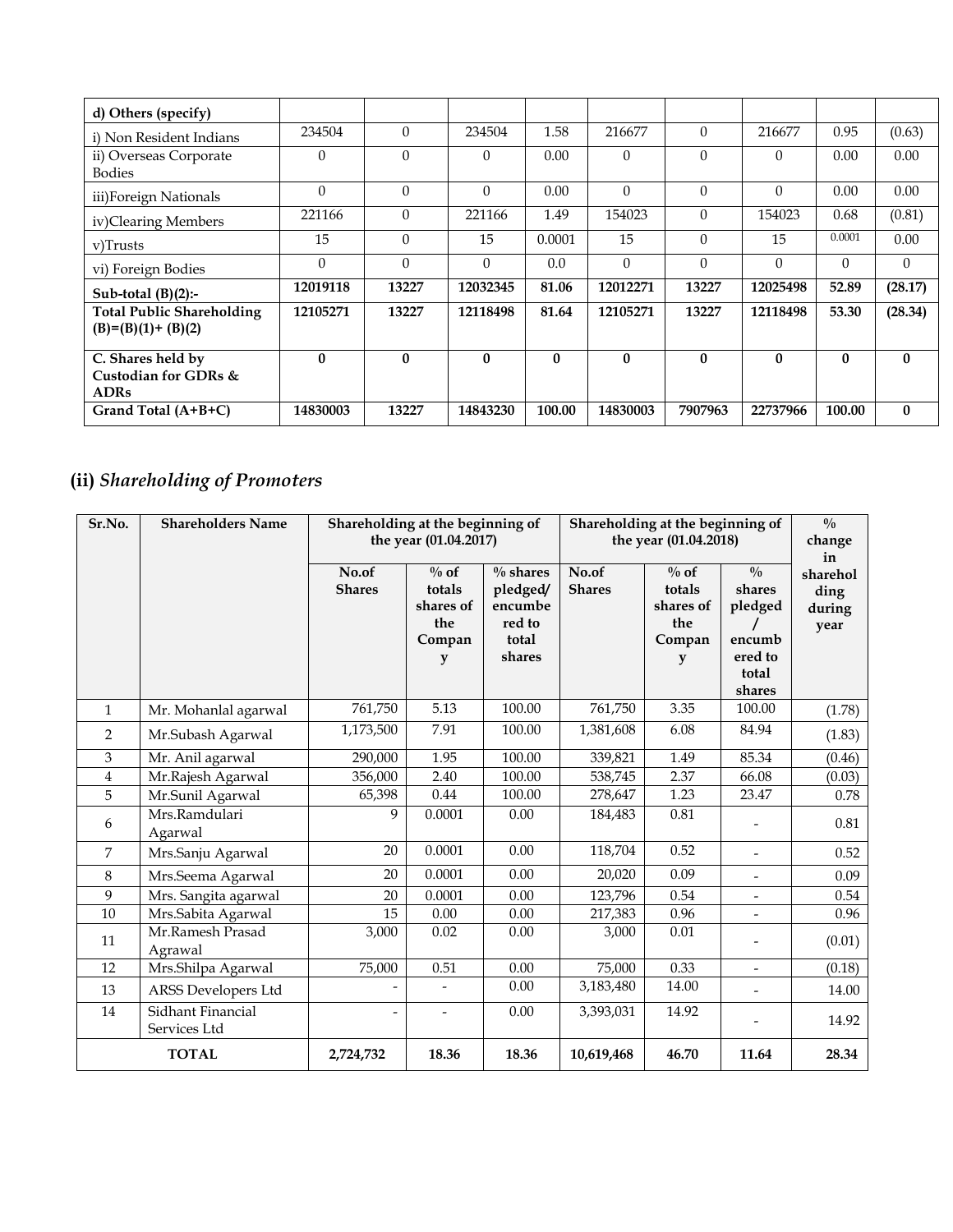#### **Note:-**

## **(iii) Change in Promoters' Shareholding (Please specify, if there is no change)**

| Sr.<br>N <sub>0</sub> |                                                                                                                                                      | Shareholding at the<br>beginning of the year<br>(01.04.2017) |                                           | Cumulative<br>Shareholding during<br>the year<br>(31.03.2018) |                                           |
|-----------------------|------------------------------------------------------------------------------------------------------------------------------------------------------|--------------------------------------------------------------|-------------------------------------------|---------------------------------------------------------------|-------------------------------------------|
|                       |                                                                                                                                                      | No. of<br>shares                                             | % of total<br>shares of<br>the<br>company | No. of<br>shares                                              | % of total<br>shares of<br>the<br>company |
| $\mathbf{1}$          | At the beginning of the year<br>(01.04.2017)                                                                                                         | 27, 24, 732                                                  | 18.36                                     | 1,06,19,468                                                   | 46.70                                     |
| $\overline{2}$        | 78,94,736<br>equity<br>share<br>were<br>allotted on<br>09.08.2017<br>preferential Basis in terms of<br>Corporate Debt Restructuring<br>(CDR) scheme. | 78,94,736                                                    | 34.72<br>(7894736)<br>*100/227379<br>66)  |                                                               |                                           |
|                       | At the end of the year<br>(31.03.2018)                                                                                                               | 1,06,19,468                                                  | 46.70                                     | 1,06,19,468                                                   | 46.70                                     |

#### *(iv)* **Shareholding Pattern of top ten Shareholders (Other than Directors, Promoters and Holders of GDRs and ADRs):**

| Sr.N         | Name of shareholders             |               | Shareholding at the | Shareholding at the |                 |  |
|--------------|----------------------------------|---------------|---------------------|---------------------|-----------------|--|
| $\bf{0}$     |                                  |               | <b>Beginning of</b> |                     | end of the year |  |
|              |                                  |               | the year 01.04.2017 | 31.03.2018          |                 |  |
|              |                                  | No. of        | $\%$ of total       | No. of              | $\%$ of total   |  |
|              |                                  | <b>Shares</b> | shares of           | <b>Shares</b>       | shares of       |  |
|              |                                  |               | the                 |                     | the             |  |
|              |                                  |               | Company             |                     | Company         |  |
| $\mathbf{1}$ | Tao Builders And Developers Pvt. | 343,000       | 2.31%               | 343,000             | 1.51%           |  |
|              | Ltd.                             |               |                     |                     |                 |  |
| 2            | Mr.Gopi Kishan Malani            | 271,000       | 1.83%               | 219,292             | 0.96%           |  |
| 3            | Motilal Oswal Securities Ltd     | 126,697       | 0.85%               | 212,180             | 0.93%           |  |
| 4            | Bombay cable co. Pvt. Ltd.       | 200,000       | 1.35%               | 200,000             | 0.88%           |  |
| 5            | Greshma Finvest Private Limited  | 165,070       | 1.11%               | 177,070             | 0.78%           |  |
| 6            | Mr. Viraf Dinshaw Mehta          |               | $0.00\%$            | 152,481             | 0.67%           |  |
| 7            | Mr.Raoof Razak Dhanani           | 145,500       | 0.98%               | 142,500             | 0.63%           |  |
| 8            | Mr.Anand Vijay Sarda             | 111,666       | 0.75%               | 112,000             | 0.49%           |  |
| 9            | Mentor Capital Limited           | 103,253       | 0.70%               | 103,253             | 0.45%           |  |
| 10           | Axis Bank Limited                | 33,453        | 0.23%               | 93,000              | 0.41%           |  |
|              | <b>TOTAL</b>                     | 1,499,639     | $10.10\%$           | 1,754,776           | 7.72%           |  |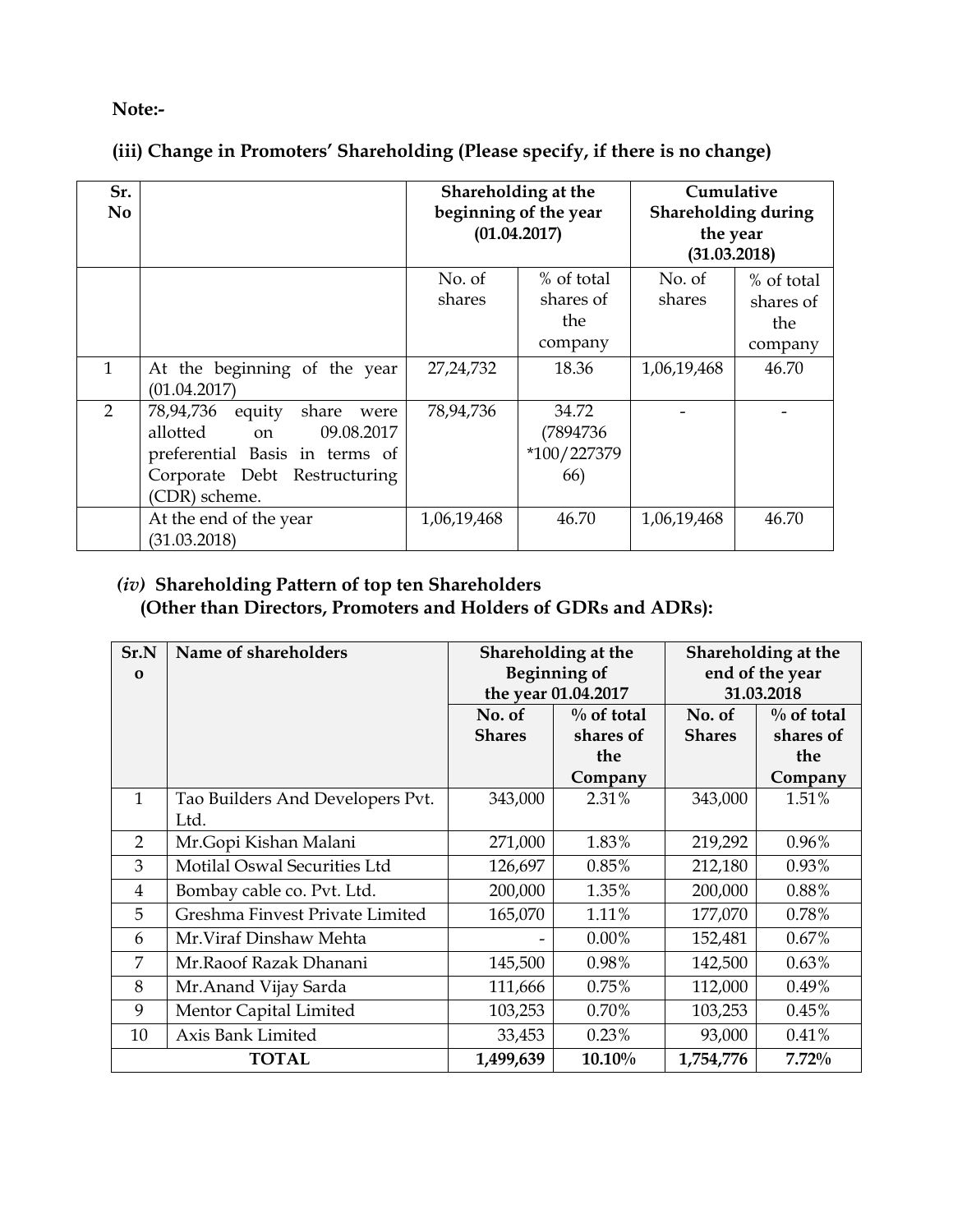| Sr.<br>N <sub>0</sub> | Shareholding of each<br>Directors and each Key<br><b>Managerial Personnel</b> | Shareholding at the<br>beginning of the year<br>(01.04.2017) |               | Shareholding at the end<br>of the Year (31.03.2018) |                |  |
|-----------------------|-------------------------------------------------------------------------------|--------------------------------------------------------------|---------------|-----------------------------------------------------|----------------|--|
|                       |                                                                               | No. of shares                                                | % of total    | No. of                                              | % of total     |  |
|                       |                                                                               |                                                              | shares of the | shares                                              | shares of the  |  |
|                       |                                                                               |                                                              | company       |                                                     | company        |  |
| <b>Directors</b>      |                                                                               |                                                              |               |                                                     |                |  |
| 1                     | Mr. Subash Agarwal                                                            | 11,73,500                                                    | 7.91%         | 13,81,608                                           | 6.08%          |  |
| $\overline{2}$        | Mr. Rajesh Agarwal                                                            | 3,56,000                                                     | 2.40%         | 5,38,745                                            | 2.37%          |  |
| 3                     | Mr. Swarup Chandra Parija                                                     | $\theta$                                                     | $\Omega$      | $\Omega$                                            | $\theta$       |  |
| $\overline{4}$        | Mr. Krishna Chandra Raut                                                      | $\mathbf{0}$                                                 | $\Omega$      | $\theta$                                            | 0              |  |
| 5                     | Mr.Pareswar Panda                                                             | $\mathbf{0}$                                                 | $\Omega$      | $\theta$                                            | $\overline{0}$ |  |
| 6                     | Mrs. Jahnabi Deo                                                              | $\mathbf{0}$                                                 | $\Omega$      | $\overline{0}$                                      | $\overline{0}$ |  |
|                       |                                                                               |                                                              |               |                                                     |                |  |
|                       | <b>Key Managerial Personnel</b>                                               |                                                              |               |                                                     |                |  |
| 1                     | Mr. Rajesh Agarwal                                                            | 3,56,000                                                     | 2.40%         | 5,38,745                                            | 2.37%          |  |
| $\overline{2}$        | Mr. Soumendra Keshari<br>Pattanaik                                            | 120                                                          | $0.0008\%$    | 120                                                 | $0.0005\%$     |  |
| 3                     | Ms. Alka Khemka                                                               | 300                                                          | 0.0020%       | 300                                                 | 0.0013%        |  |

## **(v) Shareholding** *of Directors and Key Managerial Personnel:*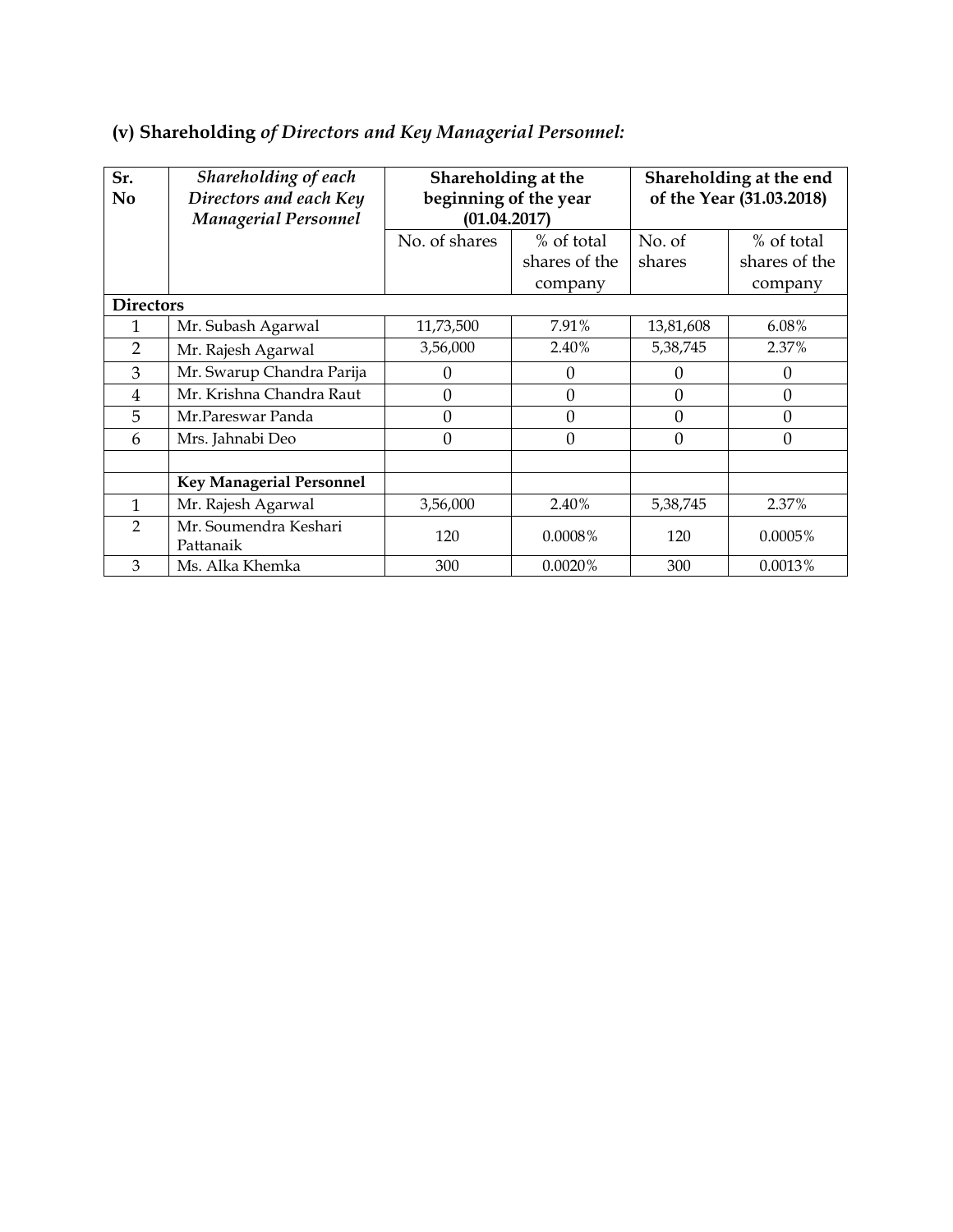#### **V. INDEBTEDNESS**

**Indebtedness of the Company including interest outstanding/accrued but not due for payment (Rs. In Lacks)** 

|                                                                        | <b>Secured</b><br>Loans<br>excluding<br>deposits | <b>Unsecured</b><br>Loans | <b>Deposits</b>          | <b>Total</b><br><b>Indebtedness</b> |
|------------------------------------------------------------------------|--------------------------------------------------|---------------------------|--------------------------|-------------------------------------|
| Indebtedness at the<br>beginning of the financial<br>year (01.04.2017) |                                                  |                           |                          |                                     |
| i) Principal Amount                                                    | 162,380.95                                       | 6,443.04                  |                          | 168,823.99                          |
| ii) Interest due but not paid                                          |                                                  |                           |                          |                                     |
| iii) Interest accrued but not<br>due                                   |                                                  |                           |                          |                                     |
| Total (i+ii+iii)                                                       | 162,380.95                                       | 6,443.04                  | $\overline{\phantom{0}}$ | 168,823.99                          |
| <b>Change in Indebtedness</b><br>during the financial year             |                                                  |                           |                          |                                     |
| * Addition                                                             | 52,417.77                                        | 401.80                    |                          | 52,819.57                           |
| * Reduction                                                            | 48,609.56                                        | 4,902.91                  |                          | 53,512.46                           |
| <b>Net Change</b>                                                      | 3,808.21                                         | (4,501.11)                |                          | (692.89)                            |
| Indebtedness at the end of<br>the financial year<br>(31.03.2018)       |                                                  |                           |                          |                                     |
| i) Principal Amount                                                    | 166,189.16                                       | 1,941.94                  | $\overline{\phantom{a}}$ | 168,131.10                          |
| ii) Interest due but not paid                                          |                                                  |                           |                          |                                     |
| iii) Interest accrued but not<br>due                                   |                                                  |                           |                          |                                     |
| Total (i+ii+iii)                                                       | 166,189.16                                       | 1,941.94                  |                          | 168,131.10                          |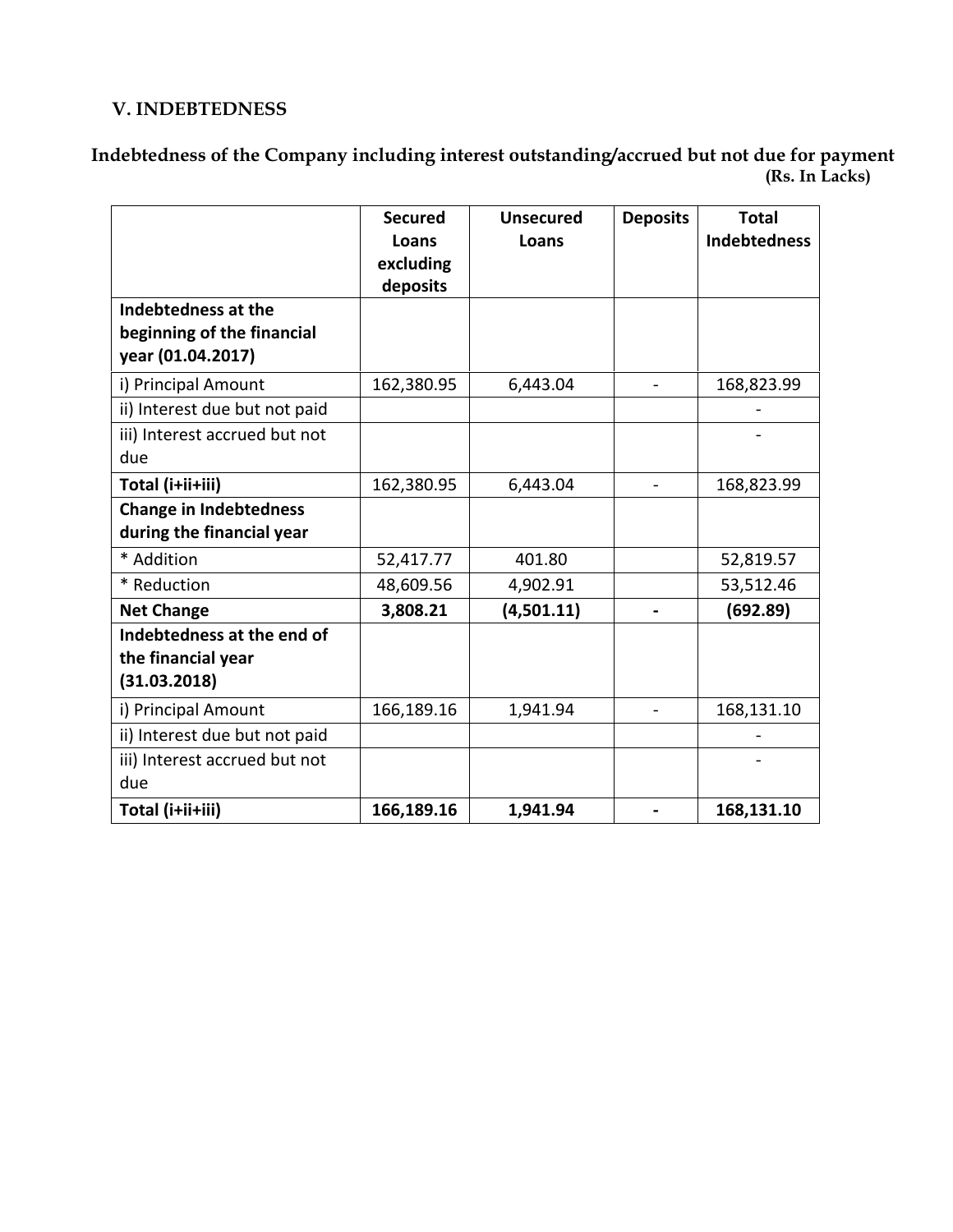## **VI. REMUNERATION OF DIRECTORS AND KEY MANAGERIAL PERSONNEL**

A) Remuneration to Managing Director, Whole-time Directors and/or Manager:  **(Rs. In Lacks)** 

| Sr. No         | <b>Particulars of Remuneration</b>                                                                                |                                                                                                                                                                                                                                                  | Name of MD, WTD OR MANAGER                                                                                        | <b>Total Amount</b><br>(Rs. In Lacks) |  |  |
|----------------|-------------------------------------------------------------------------------------------------------------------|--------------------------------------------------------------------------------------------------------------------------------------------------------------------------------------------------------------------------------------------------|-------------------------------------------------------------------------------------------------------------------|---------------------------------------|--|--|
|                |                                                                                                                   | Mr. Subash Agarwal,<br>(Executive Chairman)                                                                                                                                                                                                      | Mr. Rajesh Agarwal<br>(Managing Director)                                                                         |                                       |  |  |
| $\mathbf{1}$   | Gross salary                                                                                                      | 33.00                                                                                                                                                                                                                                            | 30.00                                                                                                             | 63.00                                 |  |  |
|                | Salary<br>(a)<br>per<br>as<br>provisions contained<br>in<br>17(1)<br>section<br>of<br>the<br>Income-tax Act, 1961 | 33.00                                                                                                                                                                                                                                            | 30.00                                                                                                             | 63.00                                 |  |  |
|                | (b) Value of perquisites<br>$u/s$ 17(2) Income-tax Act,<br>1961                                                   | <b>NIL</b>                                                                                                                                                                                                                                       | <b>NIL</b>                                                                                                        | <b>NIL</b>                            |  |  |
|                | (c) Profits in lieu of salary<br>under<br>section<br>17(3)<br>Income-tax Act, 1961                                | <b>NIL</b>                                                                                                                                                                                                                                       | <b>NIL</b>                                                                                                        | <b>NIL</b>                            |  |  |
| $\overline{2}$ | <b>Stock Option</b>                                                                                               | <b>NIL</b>                                                                                                                                                                                                                                       | <b>NIL</b>                                                                                                        | <b>NIL</b>                            |  |  |
| 3              | Sweat Equity                                                                                                      | <b>NIL</b>                                                                                                                                                                                                                                       | <b>NIL</b>                                                                                                        | <b>NIL</b>                            |  |  |
| 4              | Commission<br>- as % of profit<br>- others, specify                                                               | <b>NIL</b>                                                                                                                                                                                                                                       | <b>NIL</b>                                                                                                        | <b>NIL</b>                            |  |  |
| 5              | Others, please specify                                                                                            | <b>NIL</b>                                                                                                                                                                                                                                       | <b>NIL</b>                                                                                                        | <b>NIL</b>                            |  |  |
|                | Total (A)                                                                                                         | 33.00                                                                                                                                                                                                                                            | 30.00                                                                                                             | 63.00                                 |  |  |
|                | Ceiling as per the Act                                                                                            | 124.13                                                                                                                                                                                                                                           | 124.13                                                                                                            | 248.26                                |  |  |
|                |                                                                                                                   | (Rs. 120 lakhs plus<br>Rs. 4.13 lakhs i.e<br>$0.01\%$ of the effective<br>capital in excess of<br>Rs. 250 crores)                                                                                                                                | (Rs. 120 lakhs plus<br>Rs. 4.13 lakhs i.e<br>$0.01\%$ of the effective<br>capital in excess of<br>Rs. 250 crores) |                                       |  |  |
|                |                                                                                                                   | The above paid managerial remuneration is subject to the<br>approval of Central Government as per the provisions of<br>third proviso of section II of Part II Schedule V read with sub<br>section (3) of section 197 of The Companies Act, 2013. |                                                                                                                   |                                       |  |  |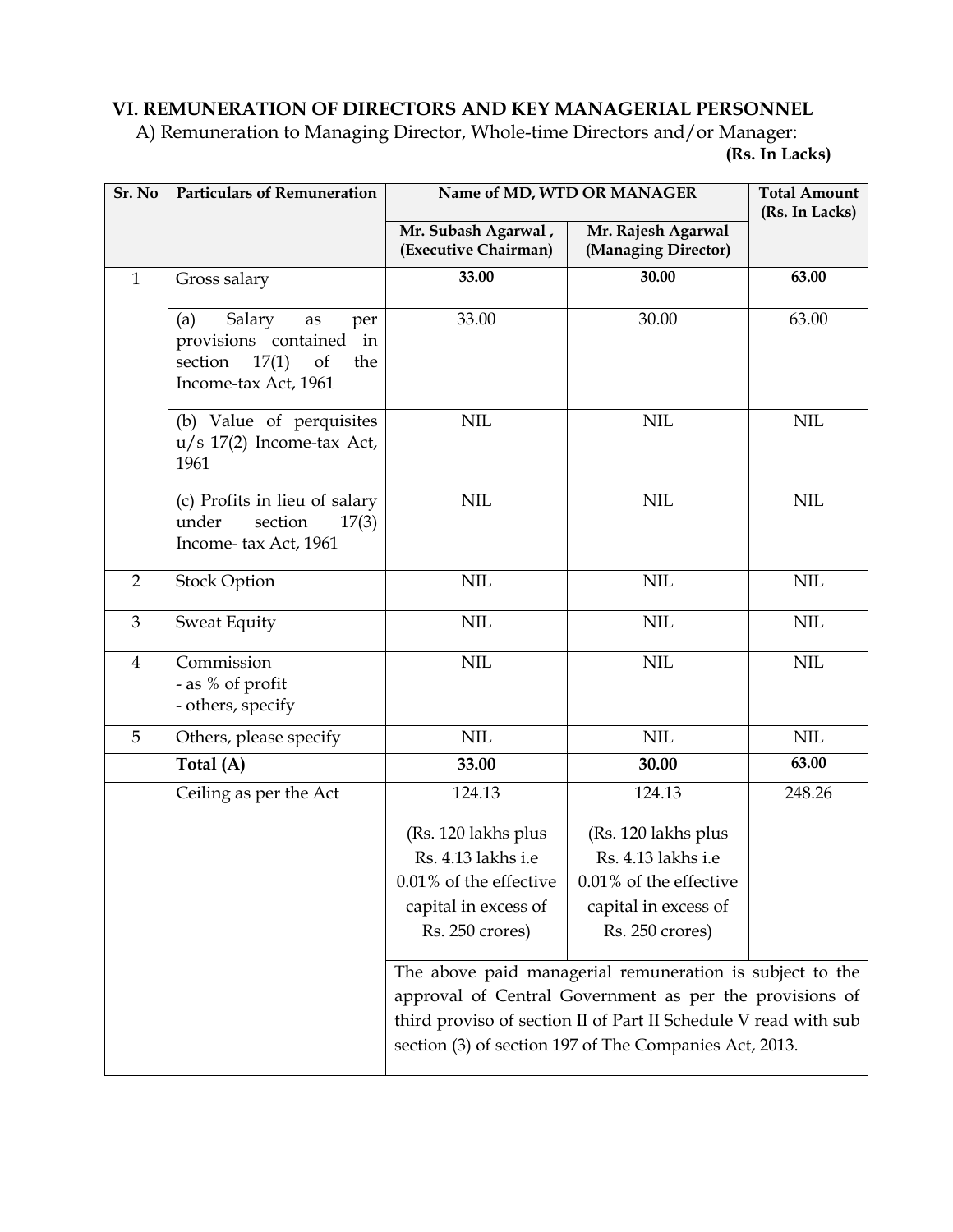## **B. Remuneration to other directors:**

#### **(Rs. In Lacks)**

| Sr.<br>No.     | Particulars of<br>Remuneration                                           | <b>Name of Directors</b> |                                  |                          |                          |                          | <b>Total Amount</b><br>(Rs. In Lacks) |
|----------------|--------------------------------------------------------------------------|--------------------------|----------------------------------|--------------------------|--------------------------|--------------------------|---------------------------------------|
|                |                                                                          | Mr. S.C.<br>Parija       | Mrs. Rima<br>Dhawan              | Mr.<br>Pareswar<br>Panda | Mrs.<br>Jahnabi<br>Deo   | Mr.K.C.<br>Raut          |                                       |
| $\mathbf{1}$   | Independent<br>Directors                                                 |                          |                                  |                          |                          |                          |                                       |
|                | Fee for attending<br>board committee<br>meetings                         | 4.80                     | 2.60                             | 2.40                     | 1.00                     | $\mathbf{0}$             | 10.80                                 |
|                | Commission                                                               |                          | -                                | $\overline{\phantom{a}}$ |                          | $\theta$                 | $\overline{\phantom{0}}$              |
|                | Others, please<br>specify<br>(Incidental exp. For<br>attending meetings) | 0.25                     | 0.15                             | 0.15                     | 0.10                     | $\boldsymbol{0}$         | 0.65                                  |
|                | Total (1)                                                                | 5.05                     | 2.75                             | 2.55                     | 1.10                     | $\bf{0}$                 | 11.45                                 |
| $\overline{2}$ | Other Non-Executive<br>Directors (ND)                                    |                          |                                  |                          |                          |                          |                                       |
|                | Fee for attending<br>board committee<br>meetings                         |                          |                                  |                          |                          | 4.60                     | 4.60                                  |
|                | Commission                                                               |                          | $\overline{\phantom{0}}$         | $\overline{\phantom{0}}$ |                          | <b>Nil</b>               | $\overline{\phantom{0}}$              |
|                | Others, please<br>specify<br>(Incidental exp. For<br>attending meetings) |                          |                                  |                          |                          | 0.25                     | 0.25                                  |
|                | Total (2)                                                                | $\overline{a}$           |                                  | $\overline{\phantom{0}}$ | $\overline{\phantom{0}}$ | 4.85                     |                                       |
|                | Total $(B)=(1+2)$                                                        |                          | $\overline{\phantom{0}}$<br>2.75 | 2.55                     |                          |                          | 4.85<br>16.30                         |
|                |                                                                          | 5.05                     |                                  |                          | $1.10$                   | 4.85                     |                                       |
|                | <b>Total Managerial</b><br>Remuneration                                  | $\overline{\phantom{0}}$ | $\overline{\phantom{0}}$         | -                        |                          | $\overline{\phantom{0}}$ | $\text{NIL}$                          |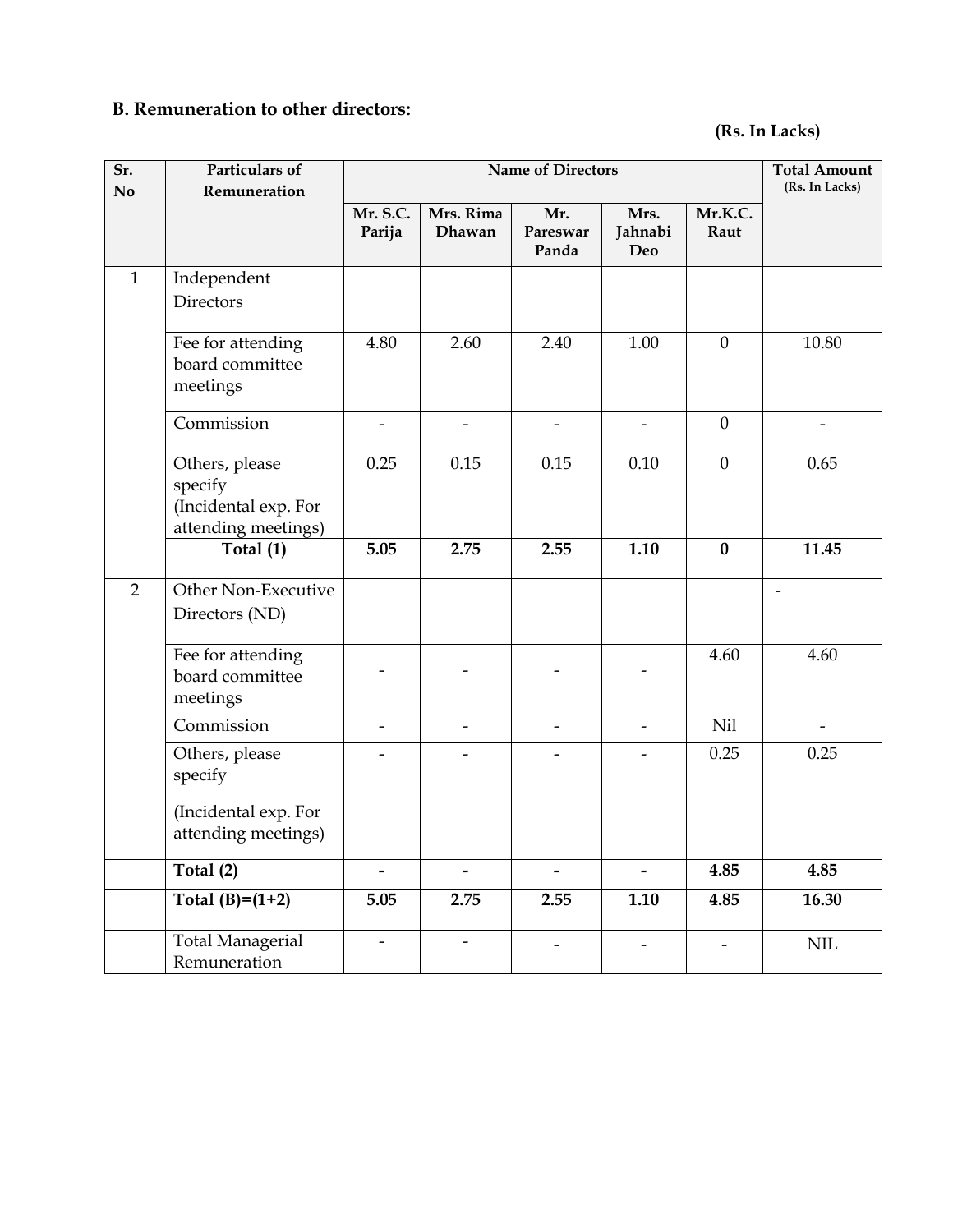| Sr. No         | <b>Particular Remuneration</b>            | <b>Key Managerial Personnel</b> |                 |         |  |
|----------------|-------------------------------------------|---------------------------------|-----------------|---------|--|
|                |                                           | (Rs. In Lakhs)                  |                 |         |  |
|                |                                           | Mr. S.K.                        | Ms. Alka Khemka | Total   |  |
|                |                                           | Pattanaik                       | (Company        | (Rs. In |  |
|                |                                           | (Chief Financial                | Secretary)      | Lacks)  |  |
|                |                                           | Officer)                        |                 |         |  |
| 1              | <b>Gross Salary</b>                       |                                 |                 |         |  |
| a              | Salary as per provisions contained in     | 30.00                           | 9.00            | 39.00   |  |
|                | section 17(1) of the Income-tax Act, 1961 |                                 |                 |         |  |
| $\mathbf b$    | Value of perquisites $u/s$ 17(2) Income-  |                                 |                 |         |  |
|                | tax Act, 1961                             |                                 |                 |         |  |
| $\mathsf{C}$   | Profits in lieu of salary under section   |                                 |                 |         |  |
|                | 17(3) Income-tax Act, 1961                |                                 |                 |         |  |
| $\overline{2}$ | <b>Stock Option</b>                       |                                 |                 |         |  |
| 3              | <b>Sweat Equity</b>                       |                                 |                 |         |  |
| $\overline{4}$ | Commission                                |                                 |                 |         |  |
|                | as % of profit                            |                                 |                 |         |  |
|                | - others, specify                         |                                 |                 |         |  |
| 5              | Others, please specify                    |                                 |                 |         |  |
|                | <b>TOTAL</b>                              | 30.00                           | 9.00            | 39.00   |  |

### *C.* **REMUNERATION TO KEY MANAGERIAL PERSONNEL OTHER THAN MD/MANAGER/W.T.D**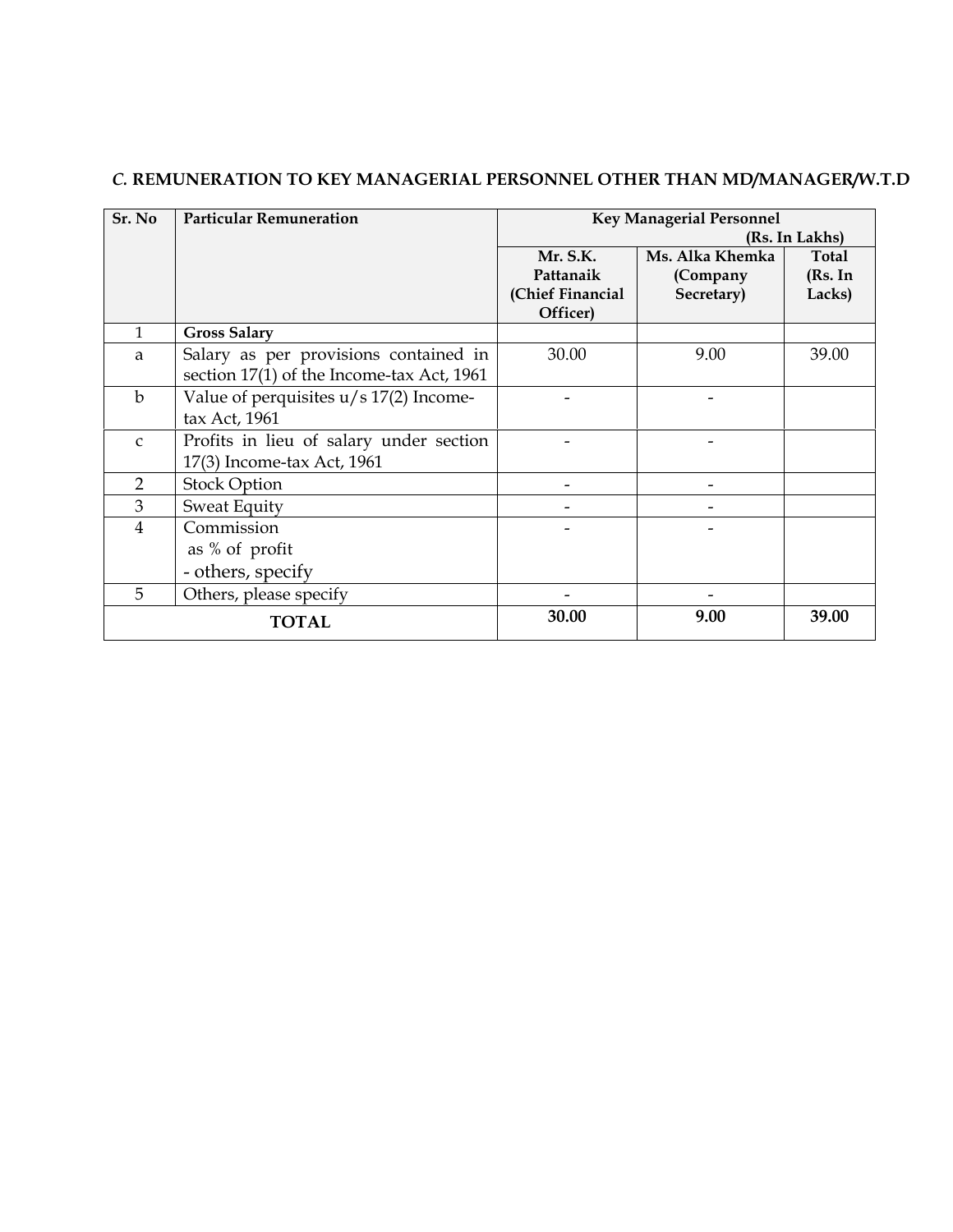## **VII. PENALTIES / PUNISHMENT/ COMPOUNDING OF OFFENCES:**

| <b>Type</b>                                        | <b>Sections of the Companies</b><br>Act                                                       | <b>Brief</b>                                                                                                                                                                                                             | Details of<br>Penalty/  | Authorit<br>y                                   | Appeal<br>made,          |  |
|----------------------------------------------------|-----------------------------------------------------------------------------------------------|--------------------------------------------------------------------------------------------------------------------------------------------------------------------------------------------------------------------------|-------------------------|-------------------------------------------------|--------------------------|--|
|                                                    |                                                                                               |                                                                                                                                                                                                                          | Punishment<br>Compoundi |                                                 |                          |  |
|                                                    |                                                                                               |                                                                                                                                                                                                                          | ng fees                 |                                                 |                          |  |
|                                                    |                                                                                               | Description                                                                                                                                                                                                              | imposed                 | $\overline{\text{RD}}$<br>NCLT/<br><b>COURT</b> | if any (give<br>Details) |  |
|                                                    | A. COMPANY: ARSS INFRASTRUCTURE PROJECTS LTD                                                  |                                                                                                                                                                                                                          |                         |                                                 |                          |  |
| Penalty                                            | <b>NIL</b>                                                                                    |                                                                                                                                                                                                                          | <b>NIL</b>              | $\text{NIL}$                                    | N.A                      |  |
| Punishment                                         | <b>NIL</b>                                                                                    |                                                                                                                                                                                                                          | <b>NIL</b>              | <b>NIL</b>                                      | N.A                      |  |
| Compoundi<br>ng                                    | Section 198 read with 309<br>schedule XIII,<br>Section 256,<br>Section 138,<br>Section 303(1) | Show<br>Cause<br><b>Notices</b><br>received<br>from the office of<br>Regional Director,<br>Eastern Region and<br>Registrar<br>of<br>Companies<br>at<br>Cuttack Pursuant to<br>the inspection $u/s$<br>209(A) Inspection. | 22,500                  | RD                                              | N.A                      |  |
| B. DIRECTORS: MR.RAJEH AGARWAL (MANAGING DIRECTOR) |                                                                                               |                                                                                                                                                                                                                          |                         |                                                 |                          |  |
| Penalty                                            | <b>NIL</b>                                                                                    |                                                                                                                                                                                                                          | <b>NIL</b>              | <b>NIL</b>                                      | N.A                      |  |
| Punishment                                         | <b>NIL</b>                                                                                    |                                                                                                                                                                                                                          | $\text{NIL}$            | <b>NIL</b>                                      | N.A                      |  |
| Compoundi<br>ng                                    | Section 198 read with 309<br>schedule XIII,<br>Section 256,<br>Section 138,<br>Section 303(1) | <b>Show Cause Notices</b><br>received from the<br>office of Regional<br>Director,<br>Eastern<br>Region<br>and<br>Registrar<br>of<br>Companies<br>at<br>Cuttack Pursuant to<br>the inspection $u/s$<br>209(A) Inspection. | 14,500                  | RD                                              | N.A                      |  |
| B. DIRECTORS: MR.SUBASH AGARWAL(CHAIRMAN, WTD)     |                                                                                               |                                                                                                                                                                                                                          |                         |                                                 |                          |  |
| Penalty                                            | <b>NIL</b>                                                                                    |                                                                                                                                                                                                                          | <b>NIL</b>              | <b>NIL</b>                                      | N.A                      |  |
| Punishment                                         | <b>NIL</b>                                                                                    |                                                                                                                                                                                                                          | <b>NIL</b>              | $\mbox{NIL}$                                    | N.A                      |  |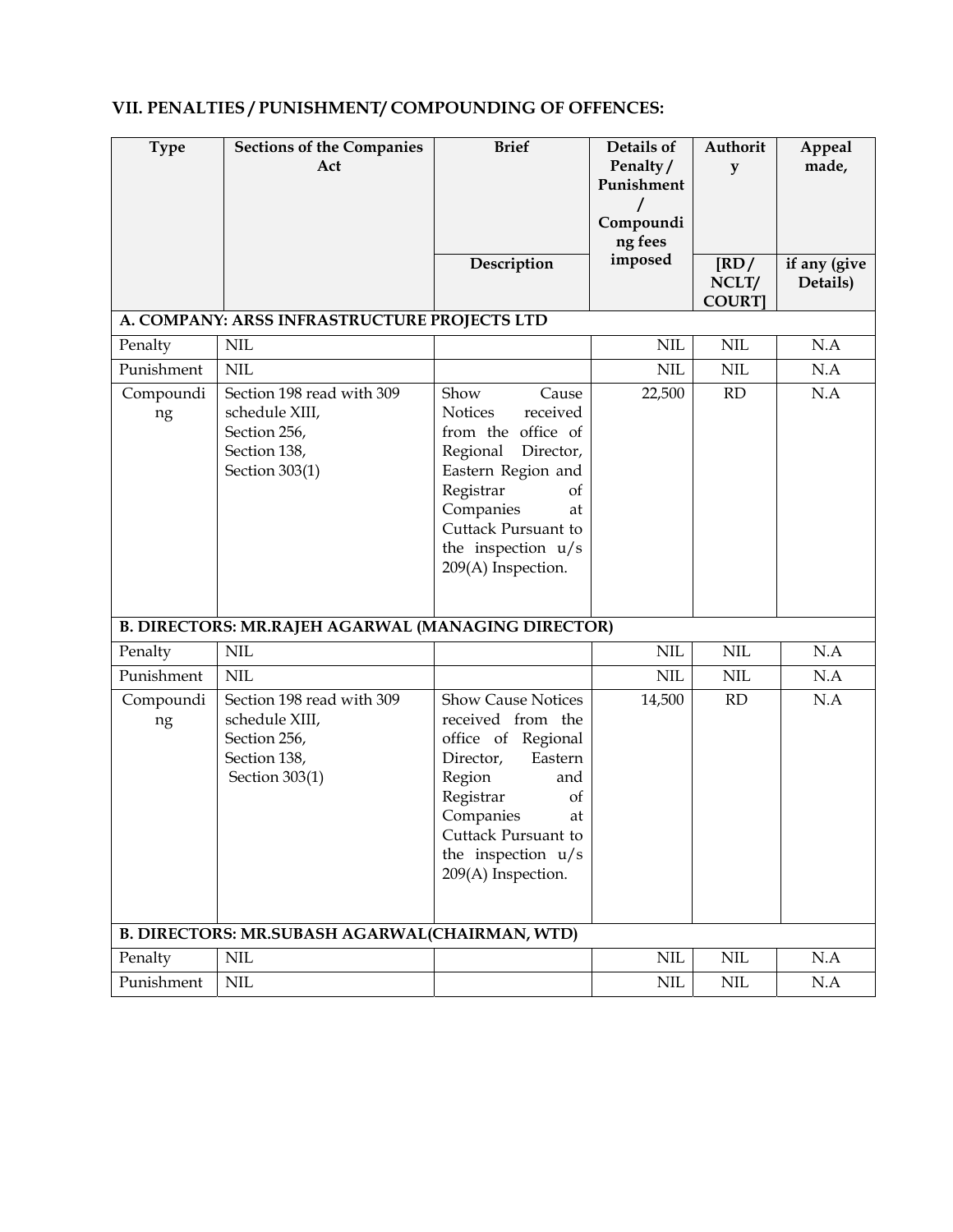| Cuttack Pursuant to<br>the inspection $u/s$<br>209(A) Inspection.<br>B. OTHER OFFICERS IN DEFAULT: MR.SOUMENDRA KESHARI PATTANAIK(EX.DIRECTOR<br>(FINANCE)<br>$\text{NIL}$<br>N.A<br>Penalty<br><b>NIL</b><br><b>NIL</b><br>$\frac{1}{2}$<br>Punishment<br><b>NIL</b><br>$\text{NIL}$<br>$\text{NIL}$<br>N.A<br>Section 198 read with 309<br><b>Show Cause Notices</b><br>RD<br>N.A<br>Compoundi<br>14,500<br>schedule XIII,<br>received from the<br>ng<br>Section 256,<br>office of Regional<br>Section 138,<br>Director,<br>Eastern<br>Section 303(1)<br>Region<br>and<br>Registrar<br>of<br>Companies<br>at<br>Cuttack Pursuant to<br>the inspection u/s<br>209(A) Inspection.<br>C. OTHER OFFICERS IN DEFAULT: MR.BIBHUTI BHUSAN SAHOO(EX. COMPANY SECRETARY)<br><b>NIL</b><br><b>NIL</b><br><b>NIL</b><br>N.A<br>Penalty<br><b>NIL</b><br>N.A<br>Punishment<br><b>NIL</b><br>$\text{NIL}$<br>Section 256<br>RD<br>N.A<br>Show<br>Cause<br>7,500<br>Compoundi<br><b>Notices</b><br>received<br>ng<br>from the office of<br>Regional<br>Director,<br>Eastern Region and<br>Registrar<br>of<br>Companies<br>at<br>Cuttack Pursuant to<br>the inspection $u/s$<br>209(A) Inspection. |  |  |  |  |  |
|---------------------------------------------------------------------------------------------------------------------------------------------------------------------------------------------------------------------------------------------------------------------------------------------------------------------------------------------------------------------------------------------------------------------------------------------------------------------------------------------------------------------------------------------------------------------------------------------------------------------------------------------------------------------------------------------------------------------------------------------------------------------------------------------------------------------------------------------------------------------------------------------------------------------------------------------------------------------------------------------------------------------------------------------------------------------------------------------------------------------------------------------------------------------------------------|--|--|--|--|--|
|                                                                                                                                                                                                                                                                                                                                                                                                                                                                                                                                                                                                                                                                                                                                                                                                                                                                                                                                                                                                                                                                                                                                                                                       |  |  |  |  |  |
|                                                                                                                                                                                                                                                                                                                                                                                                                                                                                                                                                                                                                                                                                                                                                                                                                                                                                                                                                                                                                                                                                                                                                                                       |  |  |  |  |  |
|                                                                                                                                                                                                                                                                                                                                                                                                                                                                                                                                                                                                                                                                                                                                                                                                                                                                                                                                                                                                                                                                                                                                                                                       |  |  |  |  |  |
|                                                                                                                                                                                                                                                                                                                                                                                                                                                                                                                                                                                                                                                                                                                                                                                                                                                                                                                                                                                                                                                                                                                                                                                       |  |  |  |  |  |
|                                                                                                                                                                                                                                                                                                                                                                                                                                                                                                                                                                                                                                                                                                                                                                                                                                                                                                                                                                                                                                                                                                                                                                                       |  |  |  |  |  |
|                                                                                                                                                                                                                                                                                                                                                                                                                                                                                                                                                                                                                                                                                                                                                                                                                                                                                                                                                                                                                                                                                                                                                                                       |  |  |  |  |  |
|                                                                                                                                                                                                                                                                                                                                                                                                                                                                                                                                                                                                                                                                                                                                                                                                                                                                                                                                                                                                                                                                                                                                                                                       |  |  |  |  |  |
| C. OTHER OFFICERS IN DEFAULT: MR.HARAPRASAD RAUT(COMPANY SECRETARY)                                                                                                                                                                                                                                                                                                                                                                                                                                                                                                                                                                                                                                                                                                                                                                                                                                                                                                                                                                                                                                                                                                                   |  |  |  |  |  |
| $\text{NIL}$                                                                                                                                                                                                                                                                                                                                                                                                                                                                                                                                                                                                                                                                                                                                                                                                                                                                                                                                                                                                                                                                                                                                                                          |  |  |  |  |  |
| N.A<br><b>NIL</b><br><b>NIL</b><br>Penalty<br>N.A<br>Punishment<br>$\text{NIL}$<br>$\text{NIL}$<br>$\mbox{NIL}$                                                                                                                                                                                                                                                                                                                                                                                                                                                                                                                                                                                                                                                                                                                                                                                                                                                                                                                                                                                                                                                                       |  |  |  |  |  |